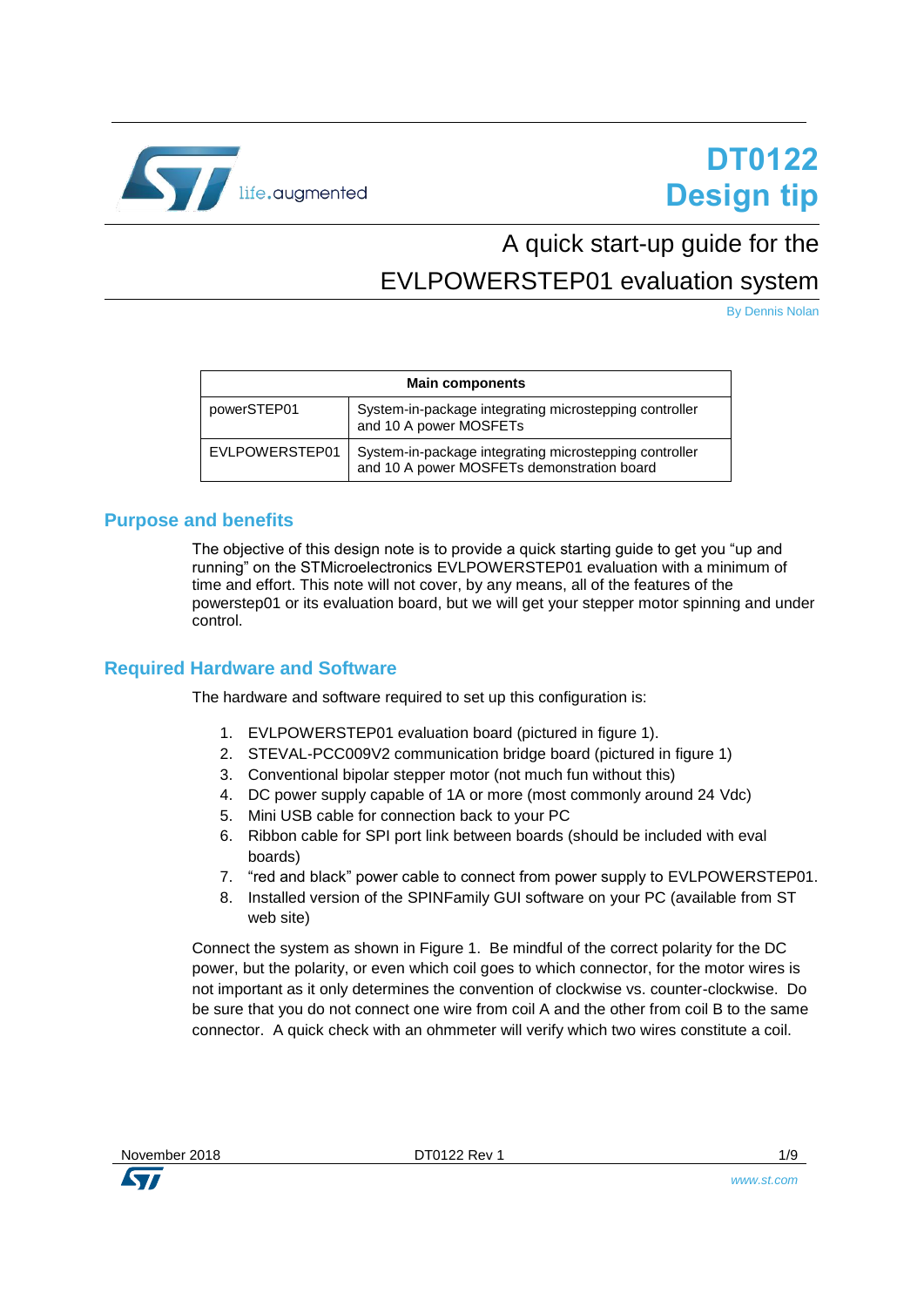

*Figure 1. Connecting the evaluation system and motor*

Now energize the DC supply and open the GUI. You will be presented with the device selection screen as shown in Figure 2. Select PowerSTEP01.

|   | <b>Device selection</b>                    | $\times$ |  |
|---|--------------------------------------------|----------|--|
|   | PCC009V2 & EVAL   Nucleo Platform          |          |  |
|   | Please select your device                  |          |  |
|   |                                            |          |  |
|   | (Click on the name to make your selection) |          |  |
|   | L6206                                      |          |  |
|   | L6208                                      |          |  |
| i |                                            |          |  |
|   | L6474                                      |          |  |
|   | L6470  <br>L6472                           |          |  |
|   | L6480 L<br>L6482                           |          |  |
|   | powerSTEP01                                |          |  |
|   |                                            |          |  |
|   |                                            |          |  |
|   |                                            |          |  |
|   |                                            |          |  |

*Figure 2. Device Selection in GUI*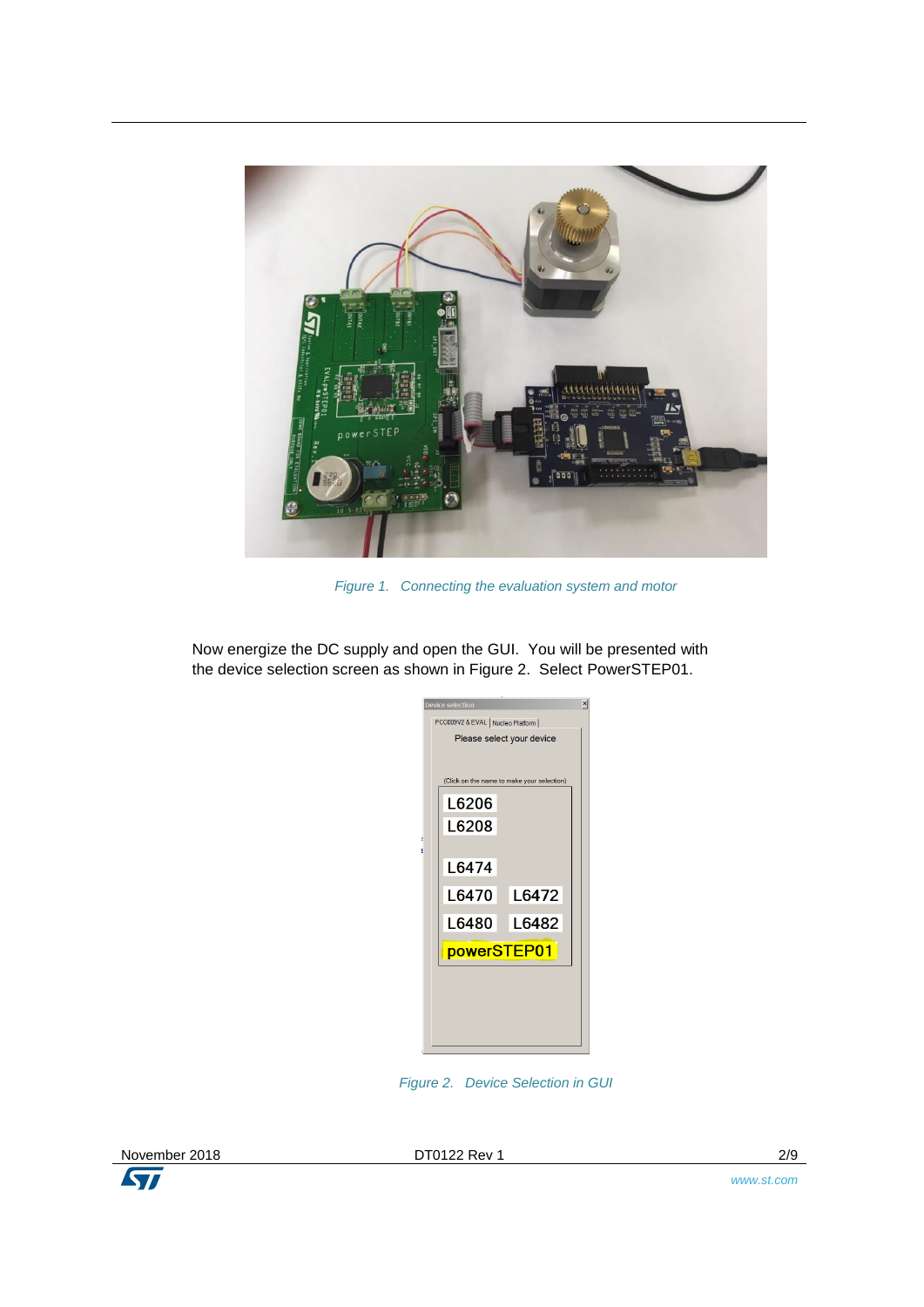You will now be presented with the main control screen as shown in Figure 3. Click the "connect" icon (upper left, highlighted). The status line at the very bottom of the screen should change to indicate that the board is connected. At this point, in the status area, the GUI will generally be showing one of more red fault indicators. Click the "read and clear status" icon (lower right, highlighted) and the red fault indicators should clear.

| $ \Box$ $\times$<br><b>P</b> SPINFamily Evaluation Software (powerSTEP01 selected)<br>File<br><b>Tools</b><br>3<br>$ \mathbf{A} \mathbf{A} \mathbf{A} \mathbf{A} \mathbf{A}$<br>o H |                                          |                                  |                                       |                       |                                  |
|-------------------------------------------------------------------------------------------------------------------------------------------------------------------------------------|------------------------------------------|----------------------------------|---------------------------------------|-----------------------|----------------------------------|
| <b>Devices</b>                                                                                                                                                                      | 3<br>$\overline{4}$<br>2                 | $\overline{5}$<br>6 <sub>1</sub> | <b>RESET</b><br>$\overline{7}$<br>8   |                       |                                  |
|                                                                                                                                                                                     | Positioning Speed Advanced               |                                  |                                       |                       |                                  |
| ABS_POS                                                                                                                                                                             | $\big 0$ Step                            | 골                                | <b>HOME</b><br><b>RD</b><br><b>WR</b> | $\Box$ Autorefresh    |                                  |
| GoTo                                                                                                                                                                                | 0                                        | 곡                                | FW<br>BW<br><b>AUTO</b>               |                       |                                  |
| Move                                                                                                                                                                                | 10                                       | 골                                | <b>BW</b><br><b>FW</b>                |                       |                                  |
| HardStop                                                                                                                                                                            | <b>HardHiZ</b>                           | SoftStop                         | <b>SoftHiZ</b>                        |                       |                                  |
| <b>Status</b>                                                                                                                                                                       |                                          |                                  |                                       |                       |                                  |
| HiZ                                                                                                                                                                                 | <b>UVLO</b>                              | <b>OCD</b>                       | Thermal<br>status                     | Stall A               | Stall B                          |
|                                                                                                                                                                                     |                                          |                                  |                                       |                       |                                  |
| <b>BUSY</b>                                                                                                                                                                         | Switch event                             | Switch status                    | StepClock<br>mode                     | Command<br>error      | <b>Motor status</b>              |
|                                                                                                                                                                                     |                                          |                                  | Autorefresh<br>г                      | Read<br><b>Status</b> | Read &<br>Clear<br><b>Status</b> |
|                                                                                                                                                                                     | Board connected (BR_4MHz) FW Version 0.0 |                                  |                                       |                       | <b>BUSY FLAG</b>                 |

*Figure 3. GUI main control screen*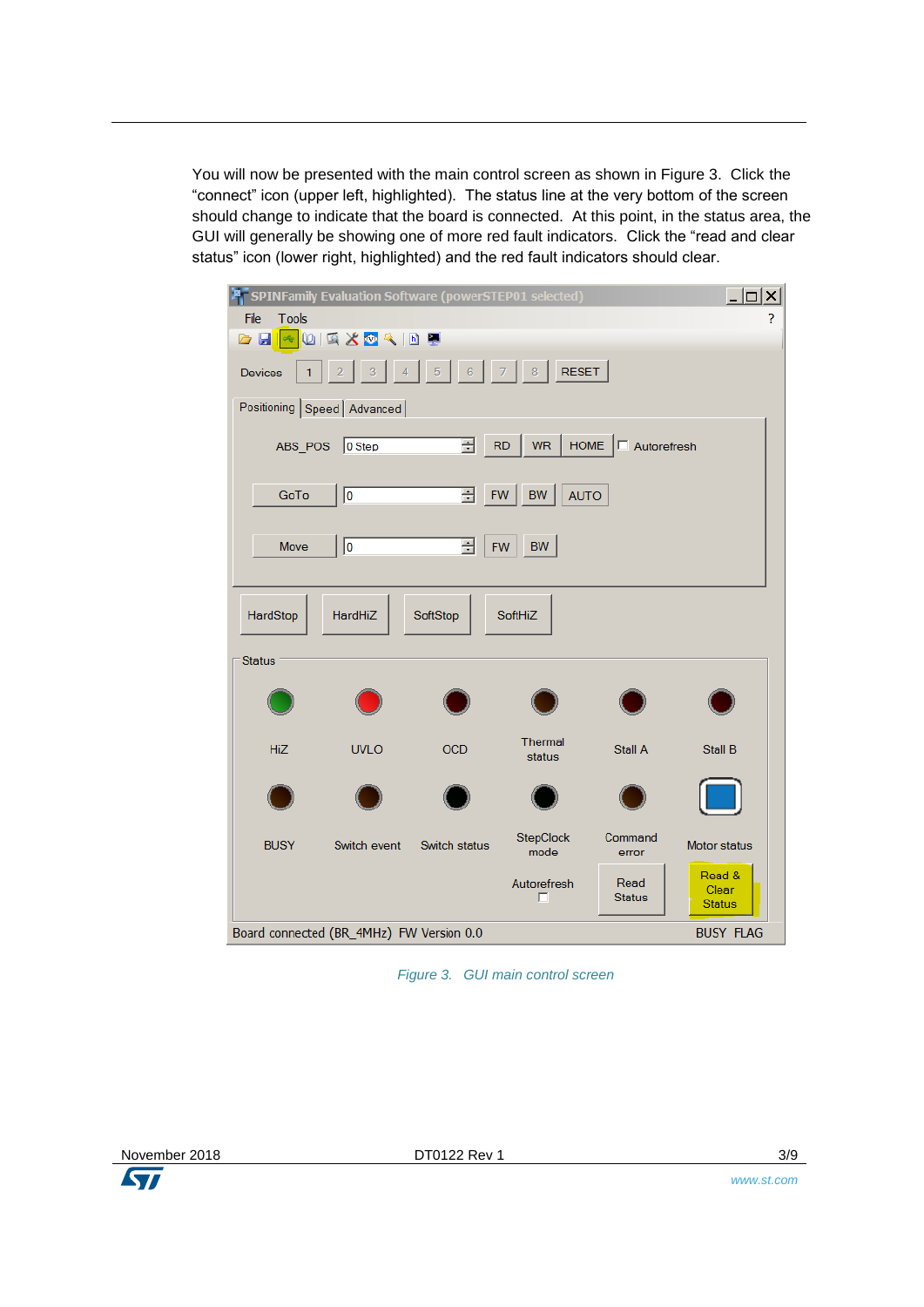For the most part, go with default settings but some must be changed in order to arrive at a configuration that will work with the great majority of stepper motors. Click the "device configuration" icon (figure 4, upper left, highlighted).

| <b>A</b> SPINFamily Evaluation Software (powerSTEP01 selected)             |
|----------------------------------------------------------------------------|
| File Tools                                                                 |
| <b>BERGEX OR BE</b>                                                        |
| Devices 1 2 3 4 5 6 7 8 RESET                                              |
| Positioning Speed Advanced                                                 |
| $\boxed{\div}$ RD   WR   HOME $\boxed{\Box}$ Autorefresh<br>ABS_POS 0 Step |

*Figure 4. Selecting the device configuration*

This will take you to the "device configuration" screen as shown in figure 5. Now click on the "gate driving" tab, make the settings as shown, and click "apply".

| Device Configuration                                                                            |                   |                          |                         |           |        | $\vert x \vert$                     |
|-------------------------------------------------------------------------------------------------|-------------------|--------------------------|-------------------------|-----------|--------|-------------------------------------|
| $\begin{array}{ c c c c c }\n\hline\n\vdots & \hline\n\end{array}$<br>$\Box$                    |                   |                          |                         |           |        | Device <sub>1</sub><br>$\mathbf{L}$ |
| Speed Profile   Voltage mode parameters   Adv. curr. control parameters   Gate driving   Others |                   |                          |                         |           |        |                                     |
|                                                                                                 |                   |                          |                         |           |        |                                     |
| Gate current                                                                                    | 96 mA             | $\overline{\phantom{a}}$ | Turn OFF boost time     | $1000$ ns |        |                                     |
| <b>VCC Value</b>                                                                                | 15 <sub>V</sub>   | $\blacktriangledown$     | Controlled current time | 3750 ns   | $\div$ |                                     |
| <b>UVLO Thresholds</b>                                                                          | 7 V (6 V on boot) | $\blacktriangledown$     | <b>Blanking time</b>    | $1000$ ns | ÷      |                                     |
|                                                                                                 |                   |                          | Dead time               | $1000$ ns | 골      |                                     |
|                                                                                                 |                   |                          |                         |           |        |                                     |
|                                                                                                 |                   |                          |                         |           |        |                                     |
|                                                                                                 |                   |                          |                         |           |        |                                     |
|                                                                                                 |                   |                          |                         |           |        |                                     |
|                                                                                                 |                   |                          |                         |           |        |                                     |
|                                                                                                 |                   |                          |                         |           |        |                                     |
|                                                                                                 |                   |                          |                         |           |        |                                     |
|                                                                                                 |                   |                          | <b>Apply</b>            | <b>Ok</b> |        | Cancel                              |

*Figure 5. Gate Drive setting in GUI* 

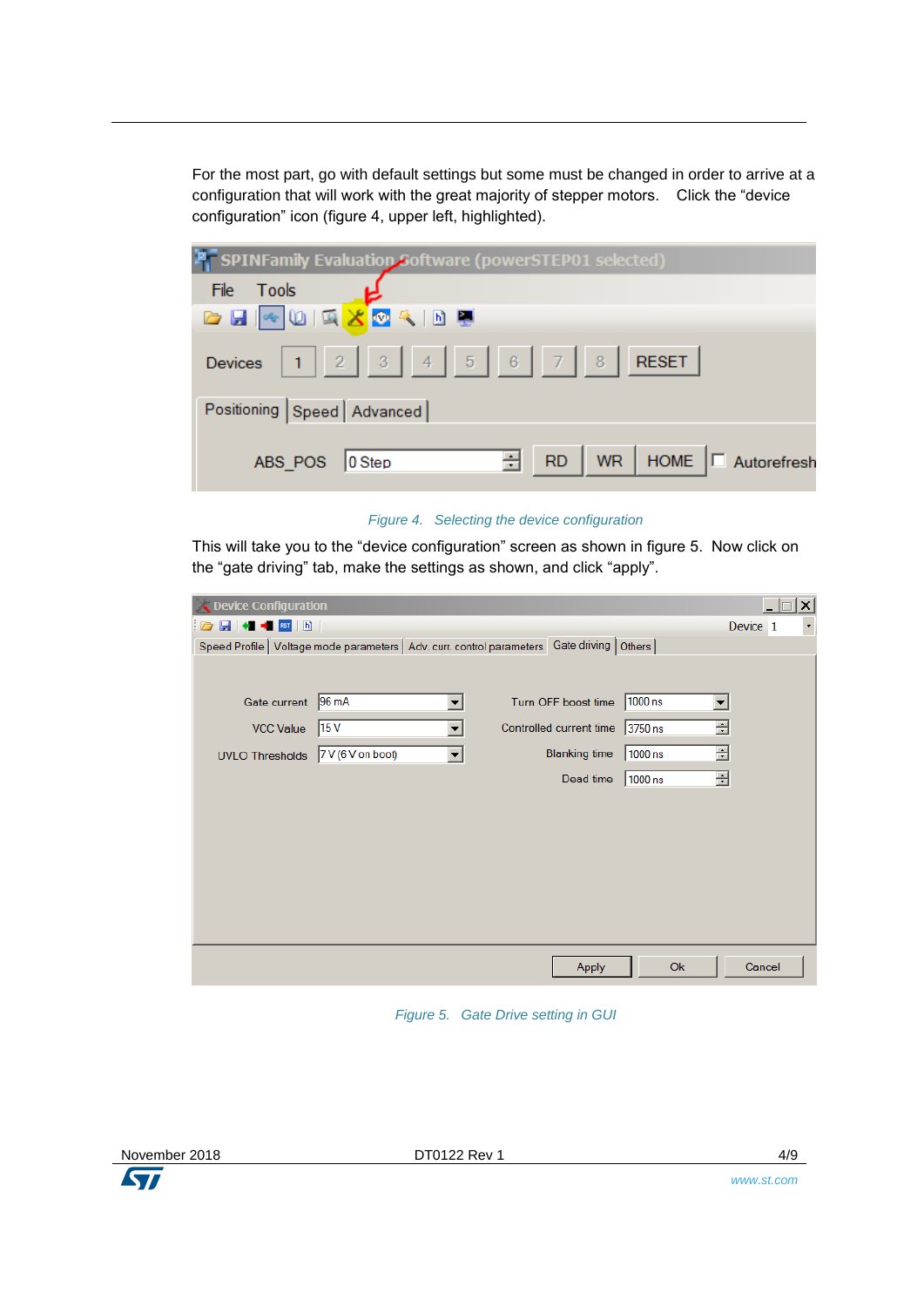Now click the "others" tab. As shown in figure 6, the only change needed here is to select "Adv. Current control" as highlighted. Make the selection and click the "apply" tab.

| <b>Device Configuration</b>                                                                                         |                                                                                                             |
|---------------------------------------------------------------------------------------------------------------------|-------------------------------------------------------------------------------------------------------------|
| <b>BUCK</b>                                                                                                         | Device 1                                                                                                    |
| Speed Profile   Voltage mode parameters   Adv. curr. control parameters   Gate driving Others                       |                                                                                                             |
| ÷<br>Overcurrent threshold<br>281.25 mV<br>Over-current shutdown $\overline{V}$<br>÷<br>Stall Threshold   531.25 mV | Adv. current control<br>1/128 step<br><b>Step Mode</b><br>$\mathbf{v}$<br>▼<br>Disabled<br>Synch. Mode<br>▼ |
| Alarm enabled:                                                                                                      | <b>Clock settings</b>                                                                                       |
| Over-current detection                                                                                              | $\mathbf{\widehat{C}}$ Internal<br>C External<br>Clock source :                                             |
| <b>⊽</b> Thermal shutdown<br>☑ Thermal warning<br><b>⊽ Under voltage lock out</b>                                   | <b>External source type: C</b> Direct © Xtal/Reson.                                                         |
| ADC Under-voltage<br>Stall detection                                                                                | 16 MHz<br>Clock frequency:                                                                                  |
| ☑ Switch turn-on event (SW falling edge)<br>☑ Wrong or not performable command                                      | 2 MHz<br>OSCOUT clock frequency:                                                                            |
|                                                                                                                     | External clock watchdog<br>D.                                                                               |
| Switch turn-on causes HardStop M                                                                                    |                                                                                                             |
|                                                                                                                     |                                                                                                             |
|                                                                                                                     | Ok<br>Cancel<br>Apply                                                                                       |

*Figure 6. Selecting Advance Current Control in GUI*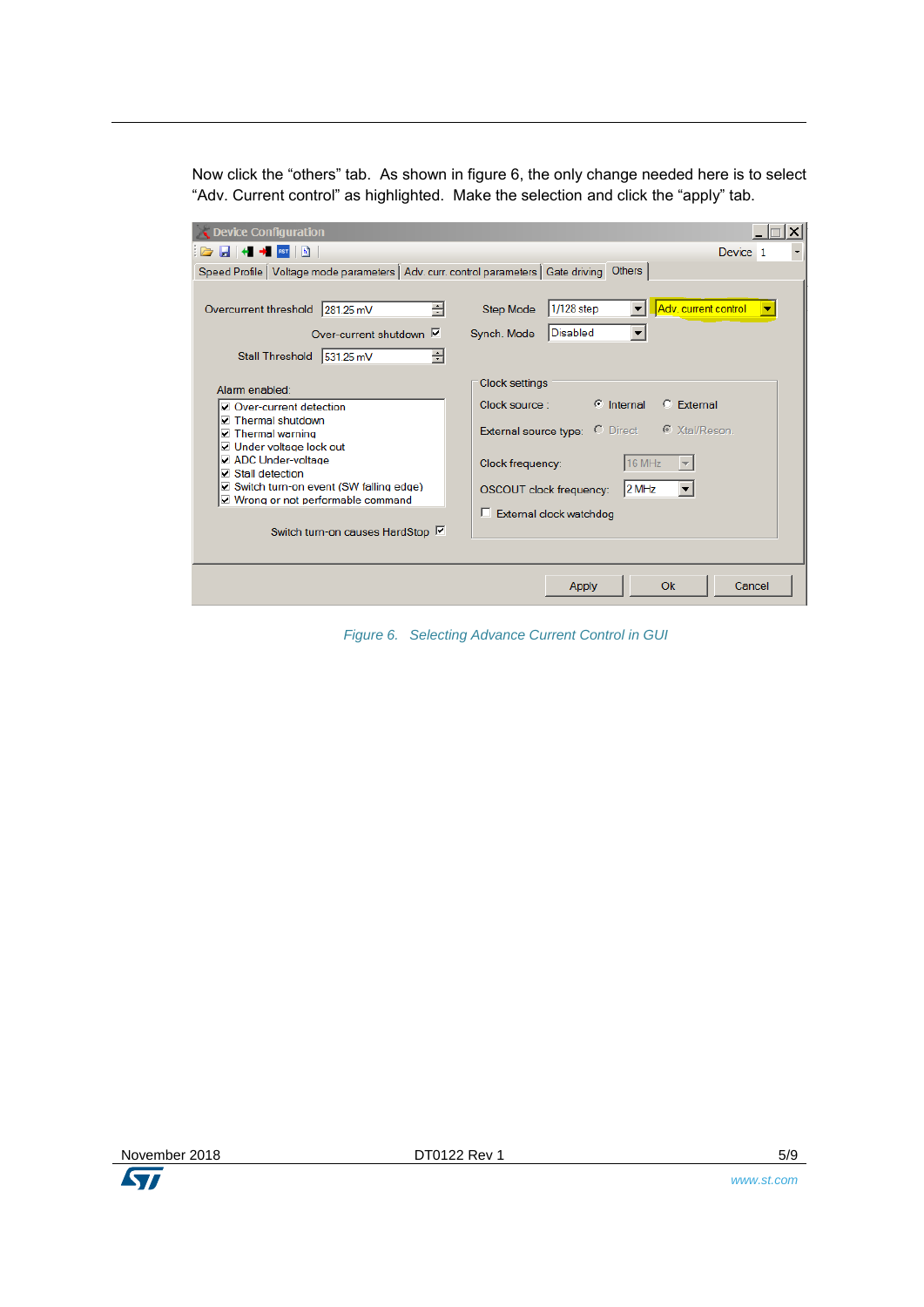Now click the "Adv. Curr. Control parameters" tab. Change all of the highlighted settings as indicated in figure 7. Since the shunt resistance of the eval board is 33.3 milliohms, a shunt voltage set point of 33.33 millivolts would command a peak sinusoidal coil current of exactly 1.0 amp. Due to digital resolution limitations, 31.25 mV is the closest we can pick and this will give us very close to 1 amp peak in the motor phase. This should be OK for most typical stepper motors. If this is too high for your motor (check the data sheet) or so low that you cannot get the torque you need, adjust these values accordingly. It is possible to select different levels of current during acceleration, run, deceleration, and hold, but at this point we choose to keep it simple. When you have the changes made, click the "OK" icon.

| Device Configuration                                                                                                                                                                        |                                                                                                               | ×                                                                                                 |
|---------------------------------------------------------------------------------------------------------------------------------------------------------------------------------------------|---------------------------------------------------------------------------------------------------------------|---------------------------------------------------------------------------------------------------|
| RST h                                                                                                                                                                                       |                                                                                                               | Device 1                                                                                          |
| Speed Profile   Voltage mode parameters                                                                                                                                                     | Adv. curr. control parameters   Gate driving   Others                                                         |                                                                                                   |
| ÷<br>31.25 mV<br>Acc. current<br>÷<br>$31.25$ mV<br>Dec. current<br>Ŧ<br><b>Run current</b><br>$31.25$ mV<br>Ē<br><b>Hold current</b><br>$31.25$ mV<br>External torque regulation $\square$ | Minimum ON time<br>Minimum OFF time<br>Max fast decay (TOFF FAST)<br>Max fast decay @ step change (FAST STEP) | 클<br>21 us<br>골<br>$ 21 \text{ }\mu s$<br>골<br>$ 4 \text{ }\mu s$<br>골<br>$20 \,\mathrm{\upmu s}$ |
| Predictive current control $\Box$                                                                                                                                                           | Target switching time                                                                                         | 골<br>44 µs                                                                                        |
|                                                                                                                                                                                             | Apply                                                                                                         | Ok<br>Cancel                                                                                      |

*Figure 7. Setting the current level in the GUI*

This will take us back to the main control screen, as presented in figure 8. Now select the "speed" tab and enter a running speed in full steps per second (this speed is always expressed in full steps per second, regardless of the microstepping resolution that has been selected). Now click the "run" icon. If all has gone according to plan, the motor will be spinning at constant speed (in this case, 222 full steps per second) and the motor current will look like the scope plot presented in figure 9. To stop the motor, use one of the four STOP icons. The "HiZ" icons will completely disable the output bridge (zero motor current) whereas the others will stop but maintain a holding current to hold position against any load torque.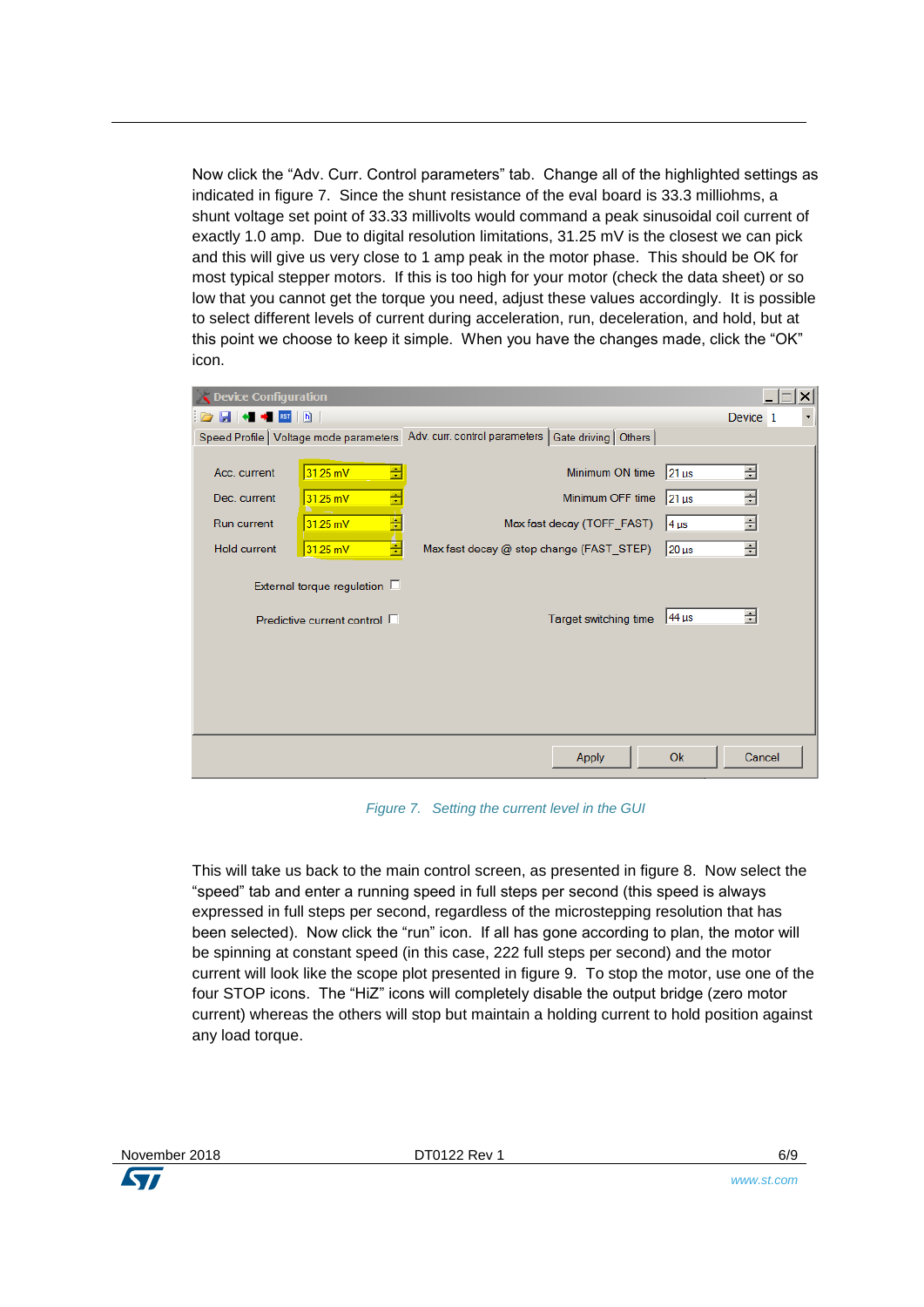| SPINFamily Evaluation Software (powerSTEP01 selected)                                                                       | - 10<br>× |
|-----------------------------------------------------------------------------------------------------------------------------|-----------|
| File<br>Tools                                                                                                               | ?         |
| <b>GH</b> DRX OR DU                                                                                                         |           |
| $\sqrt{5}$<br> 8<br><b>RESET</b><br>$\sqrt{6}$<br>3 <sup>°</sup><br>2 <sup>7</sup><br>4 <sup>1</sup><br><b>Devices</b><br>1 |           |
| Positioning Speed   Advanced                                                                                                |           |
| 222.000<br>÷<br><b>BW</b><br>Run<br><b>FW</b>                                                                               |           |
| $\Box$ Autorefresh<br>RD<br>0 Step/s<br><b>SPEED</b>                                                                        |           |
| 크<br>StepClock<br>10<br>Hz<br><b>BW</b><br><b>FW</b>                                                                        |           |
| HardStop<br><b>HardHiZ</b><br>SoftStop<br>SoftHiZ                                                                           |           |

*Figure 8. Running the motor from the GUI*



*Figure 9. … Typical motor current waveform*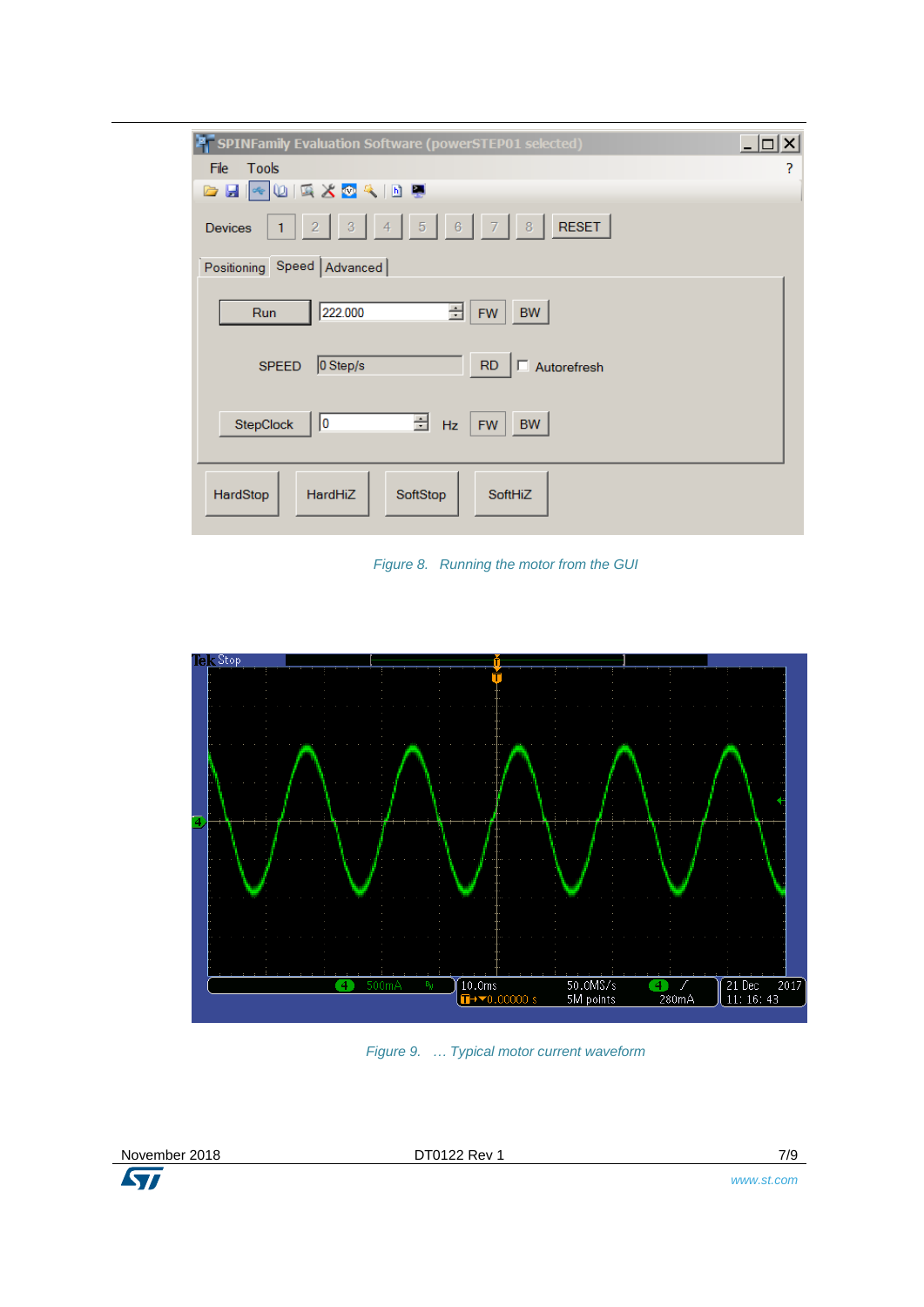#### **CONCLUSION**

Now is the time to experiment. Run at different speeds. Forward (FW) and backward (BW). You can also select the positioning tab on the main control screen to make either absolute or incremental moved.

#### **Support material**

List any related support material such as evaluation boards, Gerber files etc. and any documents which might be useful to the customer, for example the datasheets, the evaluation board user manual etc.

| Related design support material                                                                                                    |                                                                                  |  |
|------------------------------------------------------------------------------------------------------------------------------------|----------------------------------------------------------------------------------|--|
| IBU Motor Control & IPS universal interface<br>STEVAL-PCC009V2                                                                     |                                                                                  |  |
| STSW-SPIN002                                                                                                                       | Evaluation software with graphical user interface for STSPIN motor<br>driver ICs |  |
|                                                                                                                                    | <b>Documentation</b>                                                             |  |
| Datasheet, powerSTEP01, System-in-package integrating microstepping controller and 10 A<br>power MOSFETs                           |                                                                                  |  |
| Datasheet, EVLPOWERSTEP01, System-in-package integrating microstepping controller and 10<br>A power MOSFETs evaluation board       |                                                                                  |  |
| Application Note, AN4290: L647x, L648x and powerSTEP01 family communication protocol                                               |                                                                                  |  |
| Application Note, AN4158: Peak current control with automatic decay adjustment and predictive<br>current control: basics and setup |                                                                                  |  |

#### **Revision history**

| <b>Date</b> | <b>Version</b> | <b>Changes</b>  |
|-------------|----------------|-----------------|
| 29-Nov-2018 |                | Initial release |